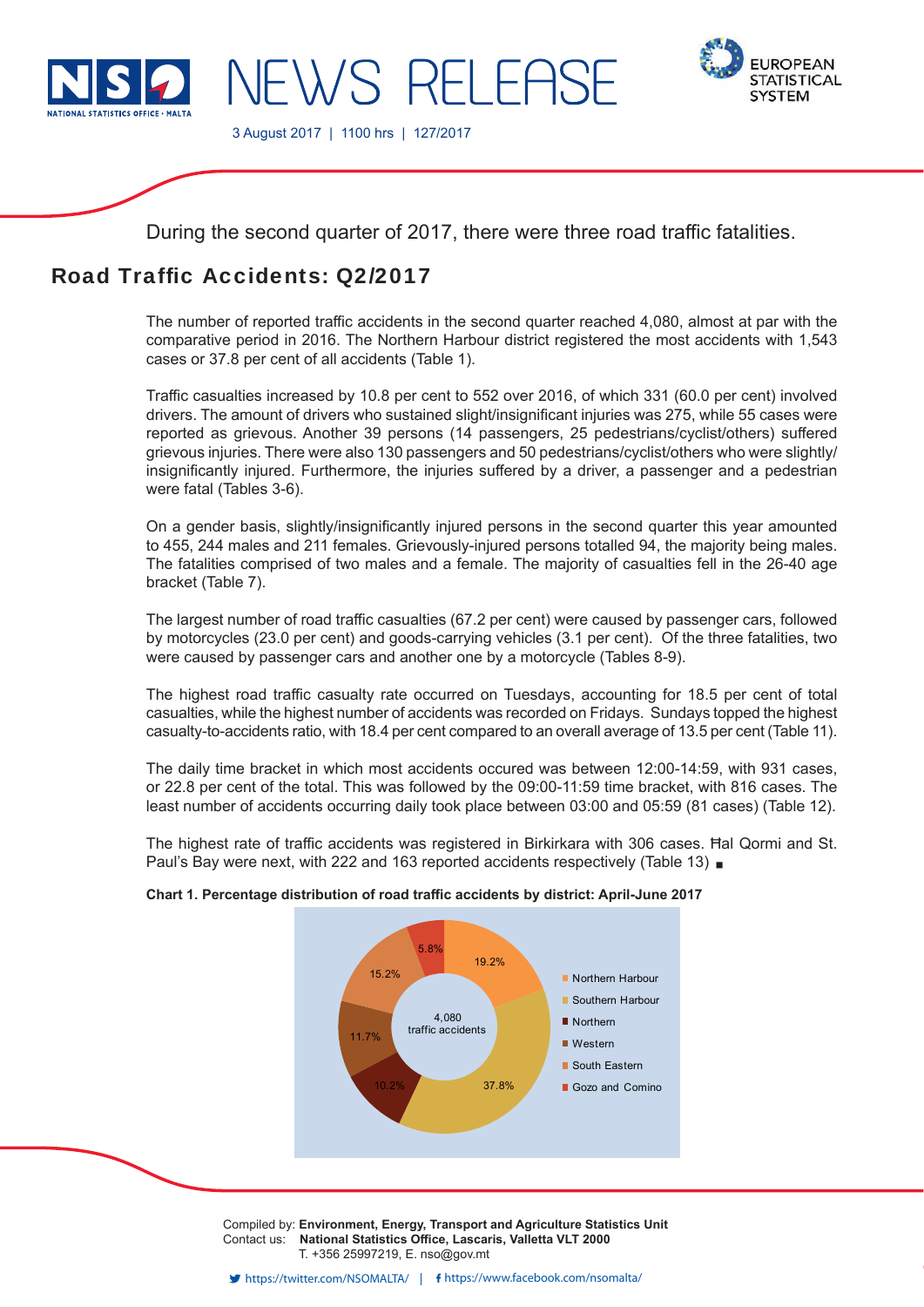| Table 1. Total road traffic accidents |  |  |
|---------------------------------------|--|--|
|---------------------------------------|--|--|

|                        |              | January-June | April-June |       |        |                      |  |
|------------------------|--------------|--------------|------------|-------|--------|----------------------|--|
| <b>Region/District</b> | 2016<br>2017 |              | 2016       | 2017  | Change | Percentage<br>change |  |
| <b>MALTA</b>           | 7,792        | 7,599        | 4,076      | 4,080 | 4      | 0.1                  |  |
| <b>Malta</b>           | 7,422        | 7,174        | 3,884      | 3,844 | -40    | $-1.0$               |  |
| Southern Harbour       | 1,573        | 1,499        | 818        | 782   | $-36$  | $-4.4$               |  |
| Northern Harbour       | 3,033        | 2,846        | 1,574      | 1,543 | $-31$  | $-2.0$               |  |
| South Eastern          | 699          | 751          | 369        | 418   | 49     | 13.3                 |  |
| Western                | 923          | 937          | 496        | 479   | $-17$  | $-3.4$               |  |
| <b>Northern</b>        | 1,194        | 1,141        | 627        | 622   | $-5$   | $-0.8$               |  |
| <b>Gozo and Comino</b> | 370          | 425          | 192        | 236   | 44     | 22.9                 |  |

#### Table 2. Minor road traffic accidents

|                        |       | January-June | April-June |       |        |                      |  |  |
|------------------------|-------|--------------|------------|-------|--------|----------------------|--|--|
| <b>Region/District</b> | 2016  | 2017         | 2016       | 2017  | Change | Percentage<br>change |  |  |
| <b>MALTA</b>           | 7,047 | 6,837        | 3,669      | 3,646 | $-23$  | $-0.6$               |  |  |
| <b>Malta</b>           | 6,718 | 6,464        | 3,500      | 3,437 | $-63$  | $-1.8$               |  |  |
| Southern Harbour       | 1,409 | 1,328        | 735        | 682   | $-53$  | $-7.2$               |  |  |
| Northern Harbour       | 2,813 | 2,625        | 1,461      | 1,415 | $-46$  | $-3.1$               |  |  |
| South Eastern          | 608   | 659          | 312        | 358   | 46     | 14.7                 |  |  |
| Western                | 841   | 838          | 454        | 430   | $-24$  | $-5.3$               |  |  |
| <b>Northern</b>        | 1,047 | 1,014        | 538        | 552   | 14     | 2.6                  |  |  |
| <b>Gozo and Comino</b> | 329   | 373          | 169        | 209   | 40     | 23.7                 |  |  |

### Table 3. Casualties in road traffic accidents

|                        | January-June |      | April-June |      |                          |                      |  |  |
|------------------------|--------------|------|------------|------|--------------------------|----------------------|--|--|
| <b>Region/District</b> | 2016         | 2017 | 2016       | 2017 | Change                   | Percentage<br>change |  |  |
| <b>MALTA</b>           | 964          | 955  | 498        | 552  | 54                       | 10.8                 |  |  |
| <b>Malta</b>           | 907          | 892  | 468        | 522  | 54                       | 11.5                 |  |  |
| Southern Harbour       | 213          | 226  | 105        | 134  | 29                       | 27.6                 |  |  |
| Northern Harbour       | 288          | 255  | 133        | 149  | $\overline{\phantom{0}}$ |                      |  |  |
| South Eastern          | 119          | 111  | 70         | 72   | $\overline{2}$           | 2.9                  |  |  |
| Western                | 106          | 139  | 49         | 66   | 17                       | 34.7                 |  |  |
| <b>Northern</b>        | 181          | 161  | 111        | 101  | $-10$                    | $-9.0$               |  |  |
| <b>Gozo and Comino</b> | 57           | 63   | 30         | 30   | 0                        | 0.0                  |  |  |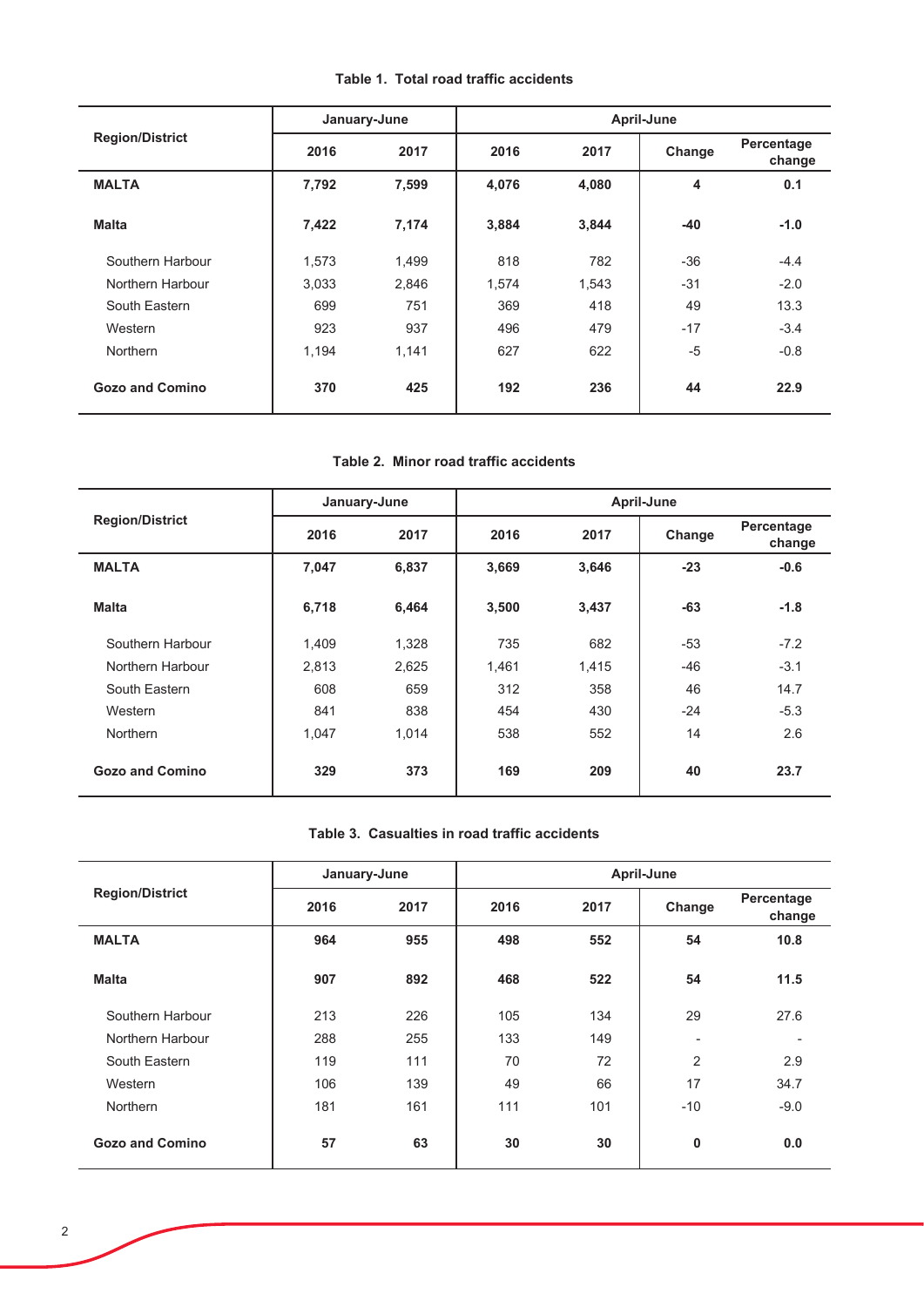| <b>Region/District</b> |       | 2016            |        |               |       |       | 2017            |        |               |       |  |
|------------------------|-------|-----------------|--------|---------------|-------|-------|-----------------|--------|---------------|-------|--|
|                        | Fatal | <b>Grievous</b> | Slight | Insignificant | Total | Fatal | <b>Grievous</b> | Slight | Insignificant | Total |  |
| <b>MALTA</b>           |       | 46              | 264    | 9             | 321   |       | 55              | 258    | 17            | 331   |  |
| Malta                  |       | 43              | 247    | 9             | 301   |       | 50              | 247    | 15            | 313   |  |
| Southern Harbour       |       |                 | 56     |               | 66    |       | 9               | 65     |               | 77    |  |
| Northern Harbour       |       | 13              | 67     |               | 84    |       | 16              | 68     |               | 91    |  |
| South Eastern          |       |                 | 38     |               | 45    |       | 6               | 38     |               | 46    |  |
| Western                |       |                 | 29     |               | 36    |       | 8               | 30     |               | 41    |  |
| Northern               |       |                 | 57     |               | 70    |       |                 | 46     |               | 58    |  |
| <b>Gozo and Comino</b> |       |                 | 17     | $\sim$        | 20    |       | 5               | 11     |               | 18    |  |

Table 4. Injuries sustained by drivers in road traffic accidents by district: April-June

#### Table 5. Injuries sustained by passengers in road traffic accidents by district: April-June

| <b>Region/District</b> |       | 2016     |        |               |       |       | 2017                     |        |                          |              |  |
|------------------------|-------|----------|--------|---------------|-------|-------|--------------------------|--------|--------------------------|--------------|--|
|                        | Fatal | Grievous | Slight | Insignificant | Total | Fatal | Grievous                 | Slight | Insignificant            | <b>Total</b> |  |
| <b>MALTA</b>           |       |          | 94     | 6             | 110   |       | 14                       | 116    | 14                       | 145          |  |
| <b>Malta</b>           |       |          | 89     | 5             | 102   |       | 14                       | 113    | 14                       | 142          |  |
| Southern Harbour       |       |          | 25     |               | 28    |       | $\sqrt{2}$<br>3          | 34     |                          | 41           |  |
| Northern Harbour       |       |          | 19     |               | 22    |       |                          | 24     |                          | 31           |  |
| South Eastern          |       | -        | 16     |               | 19    |       |                          | 15     |                          | 18           |  |
| Western                | ۰     |          |        |               |       |       | 4                        | 14     |                          | 19           |  |
| Northern               |       | -1       | 22     |               | 25    |       | 4                        | 26     | 3                        | 33           |  |
| <b>Gozo and Comino</b> |       |          | 5      |               | 8     |       | $\overline{\phantom{0}}$ |        | $\overline{\phantom{a}}$ |              |  |

|                        |       | 2016     |        |               |       |       | 2017            |        |               |       |  |
|------------------------|-------|----------|--------|---------------|-------|-------|-----------------|--------|---------------|-------|--|
| <b>Region/District</b> | Fatal | Grievous | Slight | Insignificant | Total | Fatal | <b>Grievous</b> | Slight | Insignificant | Total |  |
| <b>MALTA</b>           |       | 24       | 38     |               | 67    |       | 25              | 46     |               | 76    |  |
| <b>Malta</b>           |       | 22       | 38     |               | 65    |       | 22              | 40     |               | 67    |  |
| Southern Harbour       |       | $\sim$   |        |               | 11    |       | b               | g      |               | 16    |  |
| Northern Harbour       |       | 9        | 16     |               | 27    |       | 12              | 14     |               | 27    |  |
| South Eastern          |       |          |        |               |       |       |                 |        |               |       |  |
| Western                |       |          |        |               |       |       |                 |        |               |       |  |
| Northern               |       |          | 11     |               | 16    |       |                 |        |               | 10    |  |
| <b>Gozo and Comino</b> |       |          |        |               |       |       |                 |        |               |       |  |

Table 6. Injuries sustained by pedestrians/cyclists/others in road traffic accidents by district: April-June

Note: others refer to horsecabs, electric scooters, etc.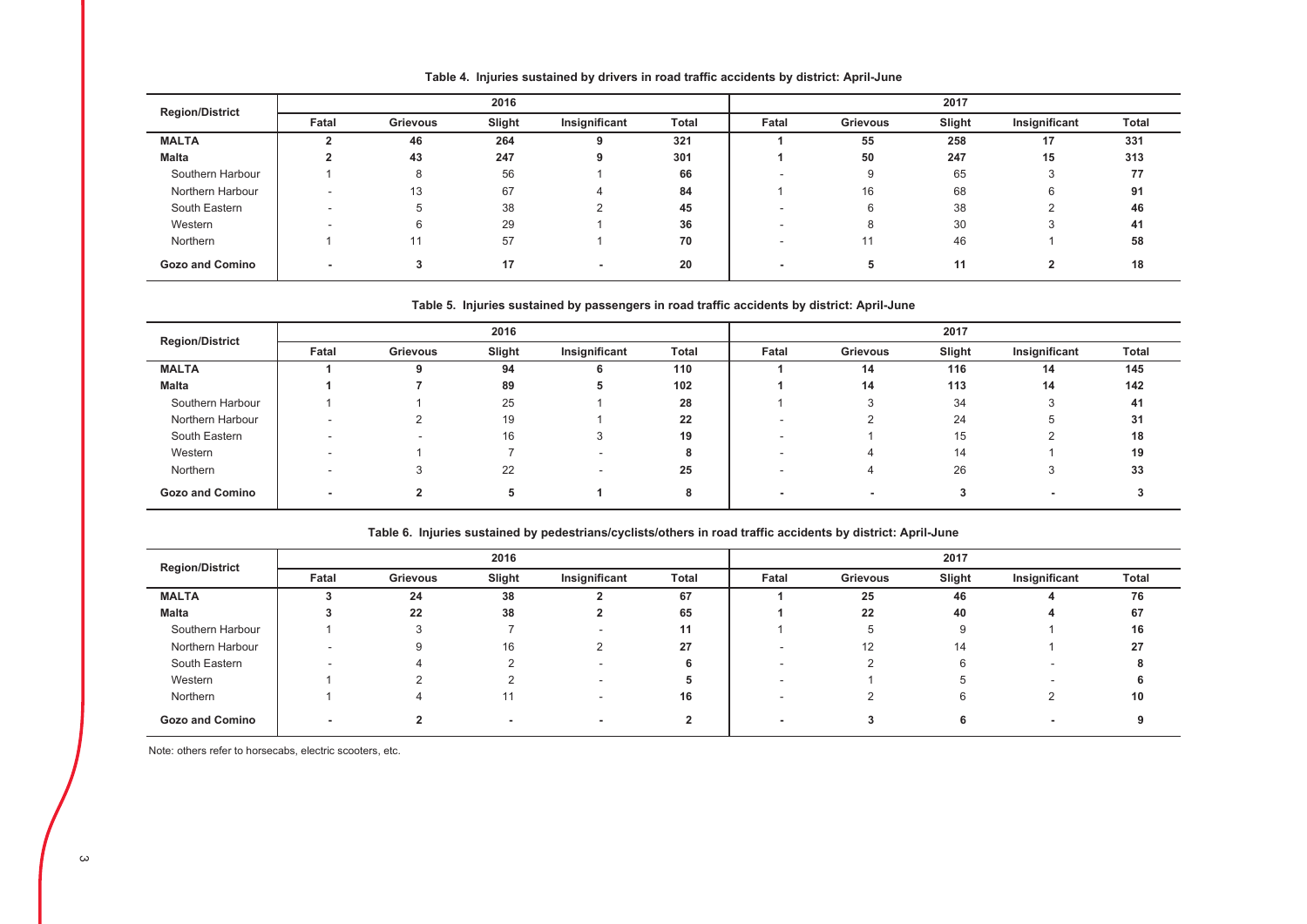

Chart 2. Total injuries by type in road traffic accidents: April-June 2017



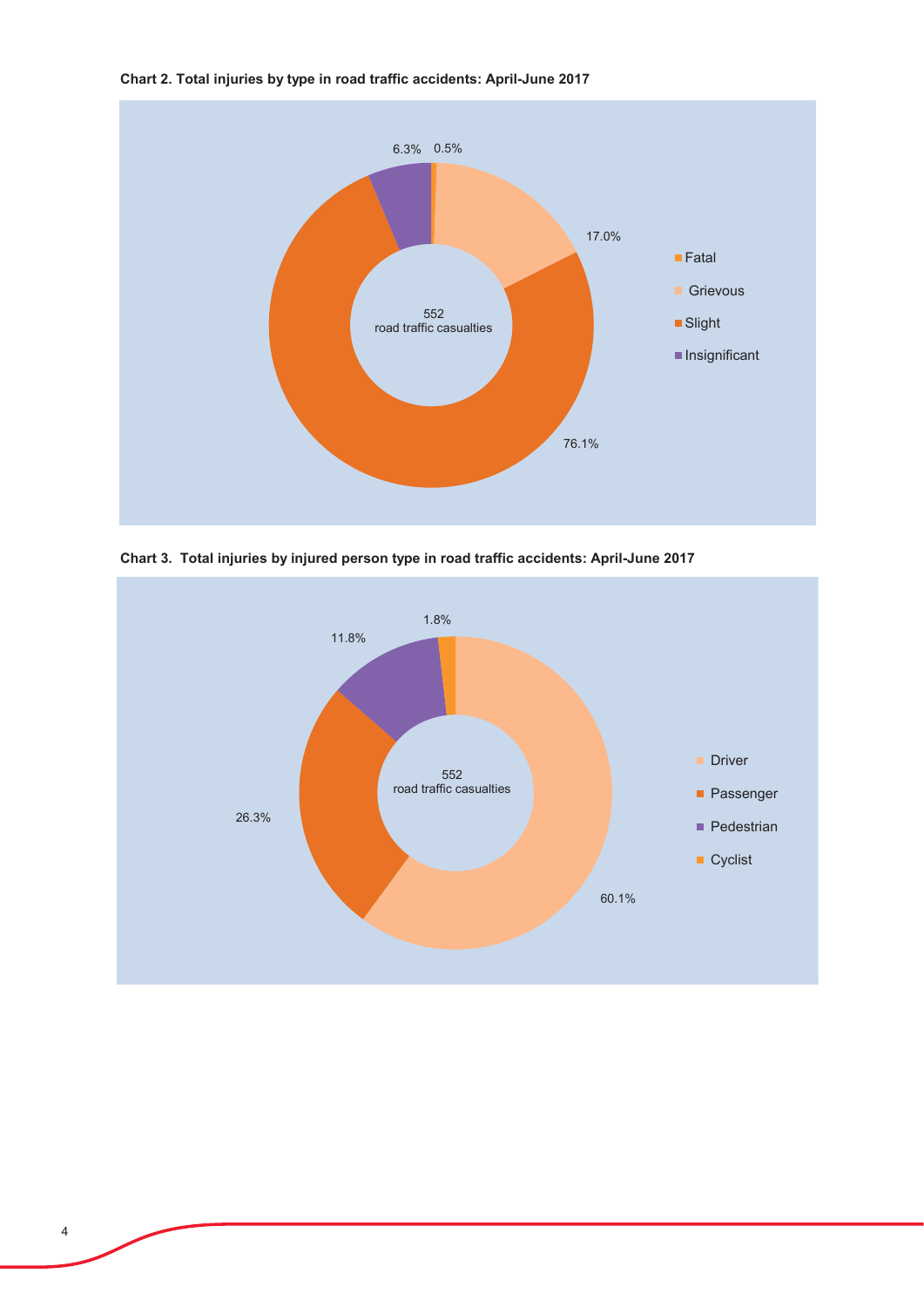| Age group    | 2016                     |                         |                          | 2017           |                         |                          |
|--------------|--------------------------|-------------------------|--------------------------|----------------|-------------------------|--------------------------|
|              | <b>Total</b>             | Fatal                   | Grievous                 | Slight         | Insignificant           | Total                    |
|              |                          |                         |                          | <b>Males</b>   |                         |                          |
| $0 - 10$     | 13                       | $\blacksquare$          | $\mathbf{1}$             | 16             | $\mathbf{1}$            | 18                       |
| $11 - 17$    | $\boldsymbol{9}$         |                         | $\overline{\phantom{a}}$ | 12             | 6                       | 18                       |
| 18-25        | 51                       |                         | 16                       | 39             | 3                       | 58                       |
| 26-40        | 94                       | $\mathbf{1}$            | 19                       | 73             | 3                       | 96                       |
| 41-59        | 84                       |                         | 16                       | 48             | 3                       | 67                       |
| 60-65        | 12                       |                         | $\overline{2}$           | 14             | $\frac{1}{2}$           | 16                       |
| 66+          | 34                       | 1                       | $\overline{7}$           | 21             | 3                       | 32                       |
| unknown      | $\overline{\phantom{a}}$ |                         | $\mathbf 2$              | $\overline{2}$ | L,                      | $\pmb{4}$                |
| <b>Total</b> | 297                      | $\overline{\mathbf{2}}$ | 63                       | 225            | 19                      | 309                      |
|              |                          |                         |                          | <b>Females</b> |                         |                          |
| $0 - 10$     | 6                        | $\blacksquare$          | $\overline{4}$           | 13             | $\mathbf 2$             | 19                       |
| $11 - 17$    | 10                       | $\mathbf{1}$            | $\overline{2}$           | 13             | $\mathbf 5$             | 21                       |
| 18-25        | 41                       |                         | 4                        | 37             | $\overline{\mathbf{c}}$ | 43                       |
| 26-40        | 59                       |                         | $\overline{2}$           | 50             | 3                       | 55                       |
| 41-59        | 61                       |                         | 10                       | 48             | 3                       | 61                       |
| 60-65        | $\overline{7}$           |                         | $\mathbf{1}$             | 15             | ÷,                      | 16                       |
| 66+          | 16                       |                         | 8                        | 19             | 1                       | 28                       |
| unknown      | 1                        |                         | ÷,                       | $\blacksquare$ | Ĭ.                      | $\overline{\phantom{a}}$ |
| <b>Total</b> | 201                      | 1                       | 31                       | 195            | 16                      | 243                      |
|              |                          |                         |                          | <b>Total</b>   |                         |                          |
| $0 - 10$     | 19                       | L.                      | 5                        | 29             | $\mathbf{3}$            | 37                       |
| $11 - 17$    | 19                       | 1                       | $\overline{\mathbf{2}}$  | 25             | 11                      | 39                       |
| 18-25        | 92                       |                         | 20                       | 76             | 5                       | 101                      |
| 26-40        | 153                      | 1                       | 21                       | 123            | 6                       | 151                      |
| 41-59        | 145                      |                         | 26                       | 96             | 6                       | 128                      |
| 60-65        | 19                       | ٠                       | 3                        | 29             | $\blacksquare$          | 32                       |
| 66+          | 50                       | 1                       | 15                       | 40             | 4                       | 60                       |
| unknown      | 1                        |                         | $\mathbf 2$              | $\overline{2}$ |                         | 4                        |
| <b>Total</b> | 498                      | 3                       | 94                       | 420            | 35                      | 552                      |

Table 7. Traffic casualties by type of injury, age group and sex: April-June

Table 8. Road traffic casualties by type of vehicle and injured person: April-June

| Vehicle type            | 2016                     |               |           | 2017       |         |       |
|-------------------------|--------------------------|---------------|-----------|------------|---------|-------|
|                         | Total                    | <b>Driver</b> | Passenger | Pedestrian | Cyclist | Total |
| Agricultural            | ٠                        |               |           |            |         |       |
| Coach and private bus   | 1                        |               | 6         |            |         |       |
| <b>Minibus</b>          | 5                        | 1             | 15        |            |         | 16    |
| Route Bus               | 9                        | 3             | 2         |            |         | 6     |
| Motorcycle              | 109                      | 115           | 6         | 6          |         | 127   |
| Quadricycle             | 3                        | 3             |           |            | 1       | 4     |
| Passenger Car           | 326                      | 197           | 115       | 50         | 9       | 371   |
| Goods-carrying vehicle  | 38                       | 11            | 1         | 5          |         | 17    |
| Special Purpose Vehicle | $\overline{\phantom{a}}$ | 1             |           |            |         |       |
| Road Tractor            | $\overline{\phantom{a}}$ |               |           |            |         |       |
| Unknown vehicle type    | 7                        |               |           | 2          | 1       | 3     |
| <b>Total</b>            | 498                      | 331           | 145       | 65         | 11      | 552   |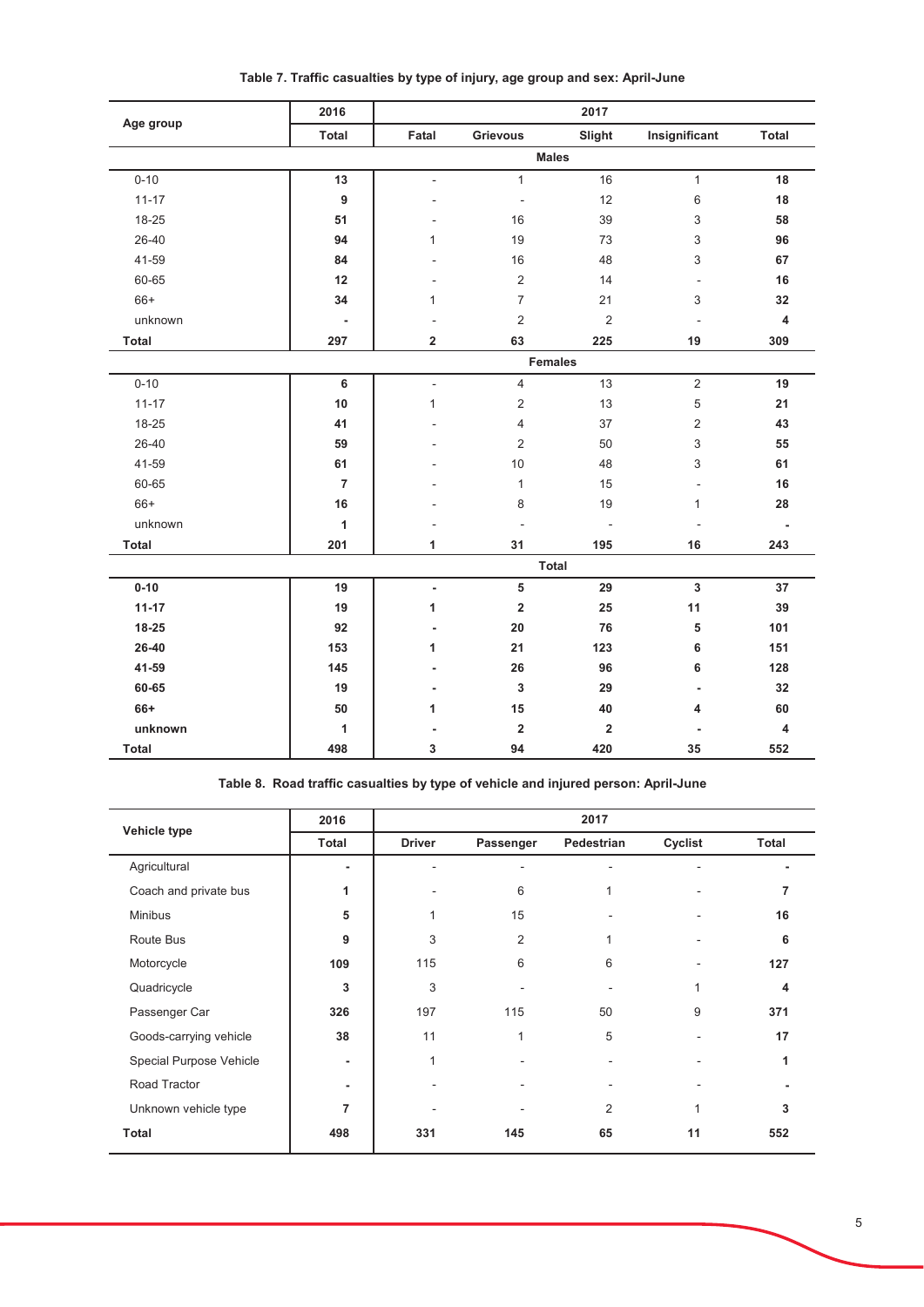| Vehicle type            | 2016  |                |                | 2017           |               |       |
|-------------------------|-------|----------------|----------------|----------------|---------------|-------|
|                         | Total | Fatal          | Grievous       | Slight         | Insignificant | Total |
| Agricultural            |       |                |                |                |               |       |
| Coach and private bus   | 1     |                |                | 4              | 3             |       |
| <b>Minibus</b>          | 5     |                | 2              | 11             | 3             | 16    |
| Route Bus               | 9     |                |                | 5              | 1             | 6     |
| Motorcycle              | 109   |                | 37             | 84             | 5             | 127   |
| Quadricycle             | 3     |                | $\overline{2}$ | $\overline{2}$ |               | 4     |
| Passenger Car           | 326   | $\overline{2}$ | 48             | 299            | 22            | 371   |
| Goods-carrying vehicle  | 38    |                | 3              | 13             | $\mathbf{1}$  | 17    |
| Special Purpose Vehicle | ۰     |                |                |                |               |       |
| Road Tractor            | ۰     |                |                |                |               |       |
| Unknown vehicle type    | 7     |                | 2              |                |               | 3     |
| Total                   | 498   | 3              | 94             | 420            | 35            | 552   |

# Table 9. Road traffic casualties by type of vehicle and type of injury: April-June

Table 10. Road traffic casualties by type of accident and injured person: April-June

| <b>Accident type</b>    | 2016         |               |           | 2017           |                          |              |
|-------------------------|--------------|---------------|-----------|----------------|--------------------------|--------------|
|                         | <b>Total</b> | <b>Driver</b> | Passenger | Pedestrian     | <b>Cyclist/Other</b>     | <b>Total</b> |
| Vehicle with vehicle    | 371          | 279           | 137       |                | $\overline{\phantom{a}}$ | 417          |
| Vehicle with pedestrian | 59           | 3             |           | 62             | $\overline{\phantom{a}}$ | 65           |
| Vehicle with bicycle    | 10           | 2             |           |                | 10                       | 12           |
| Vehicle with property   | 51           | 45            | 8         |                | ٠                        | 53           |
| Vehicle hit and run     | 7            | 2             |           | $\overline{2}$ | ٠                        | 4            |
| Vehicle with animal     | ٠            | ٠             |           |                | 1                        | 1            |
| Total                   | 498          | 331           | 145       | 65             | 11                       | 552          |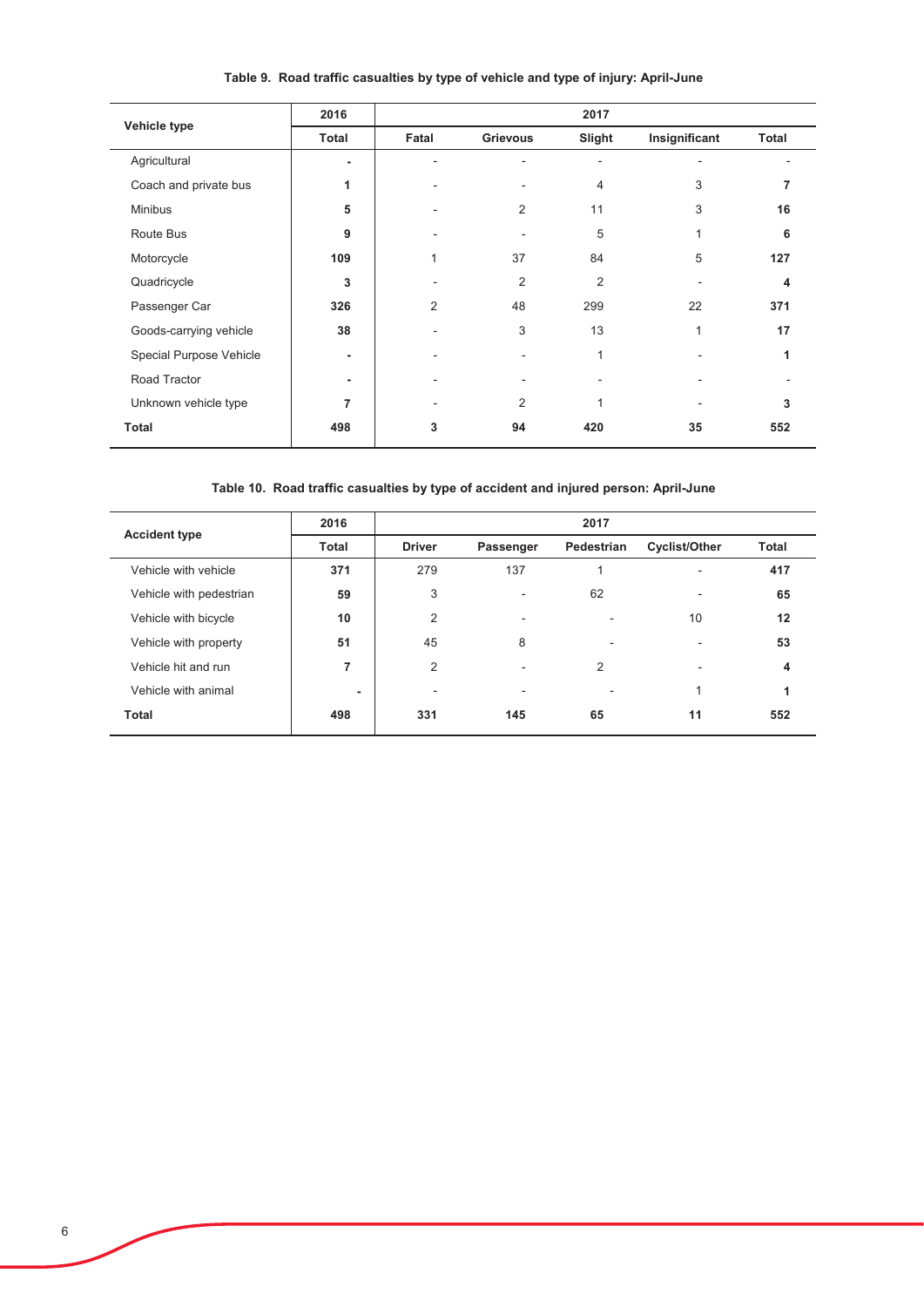|  | Table 11. Road traffic casualties and accidents by day of the week: April-June 2017 |  |
|--|-------------------------------------------------------------------------------------|--|
|--|-------------------------------------------------------------------------------------|--|

|                                    | Monday | Tuesday | Wednesday | Thursday | Friday | Saturday | Sundav | Total |
|------------------------------------|--------|---------|-----------|----------|--------|----------|--------|-------|
| <b>Traffic casualties</b>          | 84     | 102     | 72        | 61       | 85     | 75       | 73     | 552   |
| <b>Traffic accidents</b>           | 575    | 604     | 647       | 625      | 673    | 559      | 397    | 4,080 |
| Casualities-to-accidents ratio (%) | 14.6   | 16.9    | 11.1      | 9.8      | 12.6   | 13.4     | 18.4   | 13.5  |

Chart 4. Total road traffic accidents by day of the week: April-June 2017

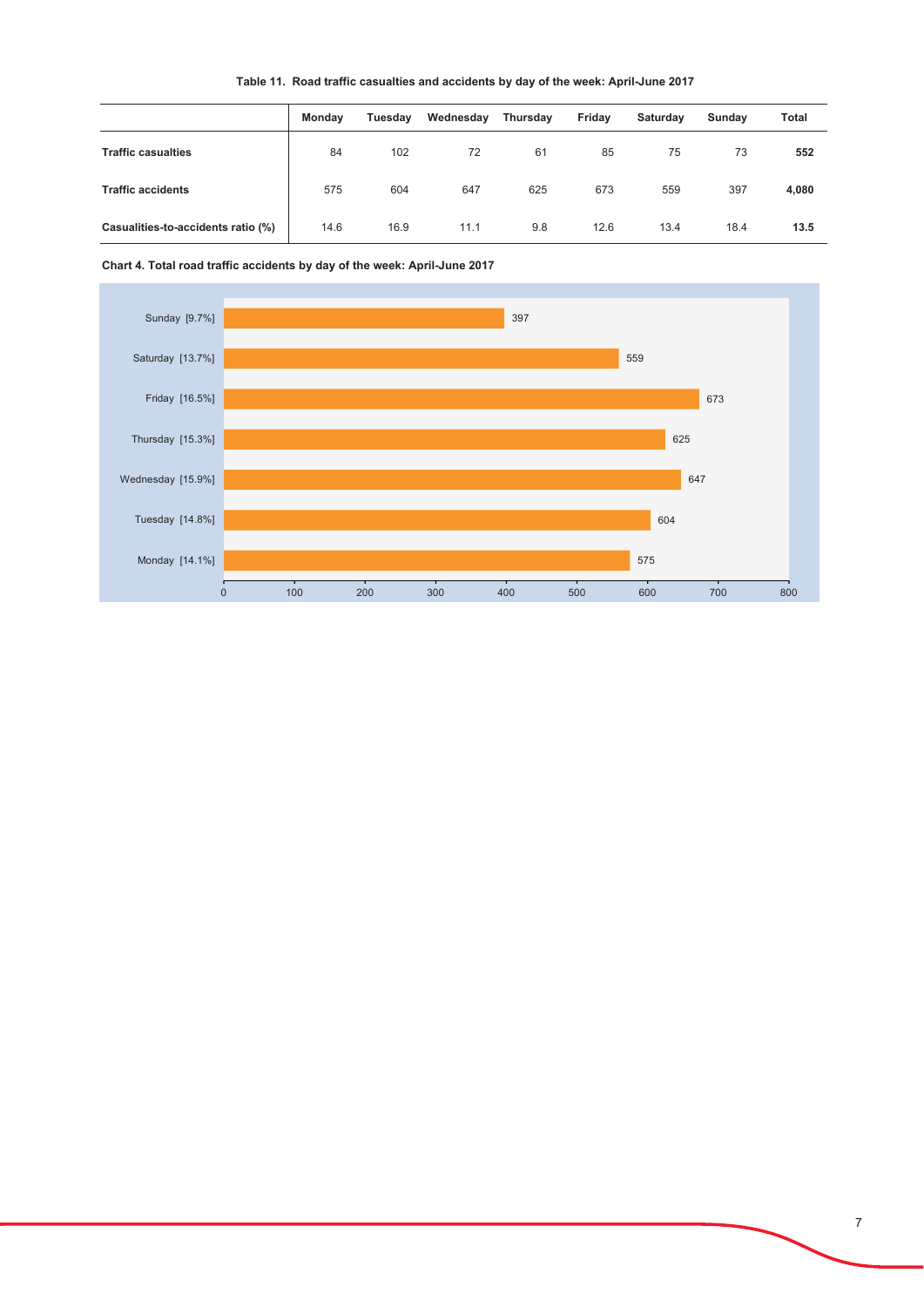Table 12. Road traffic accidents by day and time bracket: April-June 2017

| <b>Time bracket</b> | Monday | Tuesday | Wednesday | Thursday | Friday | Saturday | Sunday | Total |
|---------------------|--------|---------|-----------|----------|--------|----------|--------|-------|
| $00:00 - 02:59$     | 15     | 7       | 9         | 6        | 15     | 17       | 20     | 89    |
| $03:00 - 05:59$     | 13     | 6       | 4         | 8        | 10     | 19       | 21     | 81    |
| $06:00 - 08:59$     | 95     | 87      | 109       | 101      | 95     | 57       | 30     | 574   |
| $09:00 - 11:59$     | 127    | 125     | 104       | 128      | 128    | 135      | 69     | 816   |
| 12:00 - 14:59       | 127    | 132     | 160       | 155      | 149    | 129      | 79     | 931   |
| 15:00 - 17:59       | 98     | 152     | 144       | 118      | 131    | 84       | 77     | 804   |
| 18:00 - 20:59       | 76     | 76      | 88        | 79       | 105    | 82       | 60     | 566   |
| 21:00 - 23:59       | 24     | 19      | 29        | 30       | 40     | 36       | 41     | 219   |
| Total               | 575    | 604     | 647       | 625      | 673    | 559      | 397    | 4,080 |

Chart 5. Road traffic accidents by day and time bracket: April-June 2017

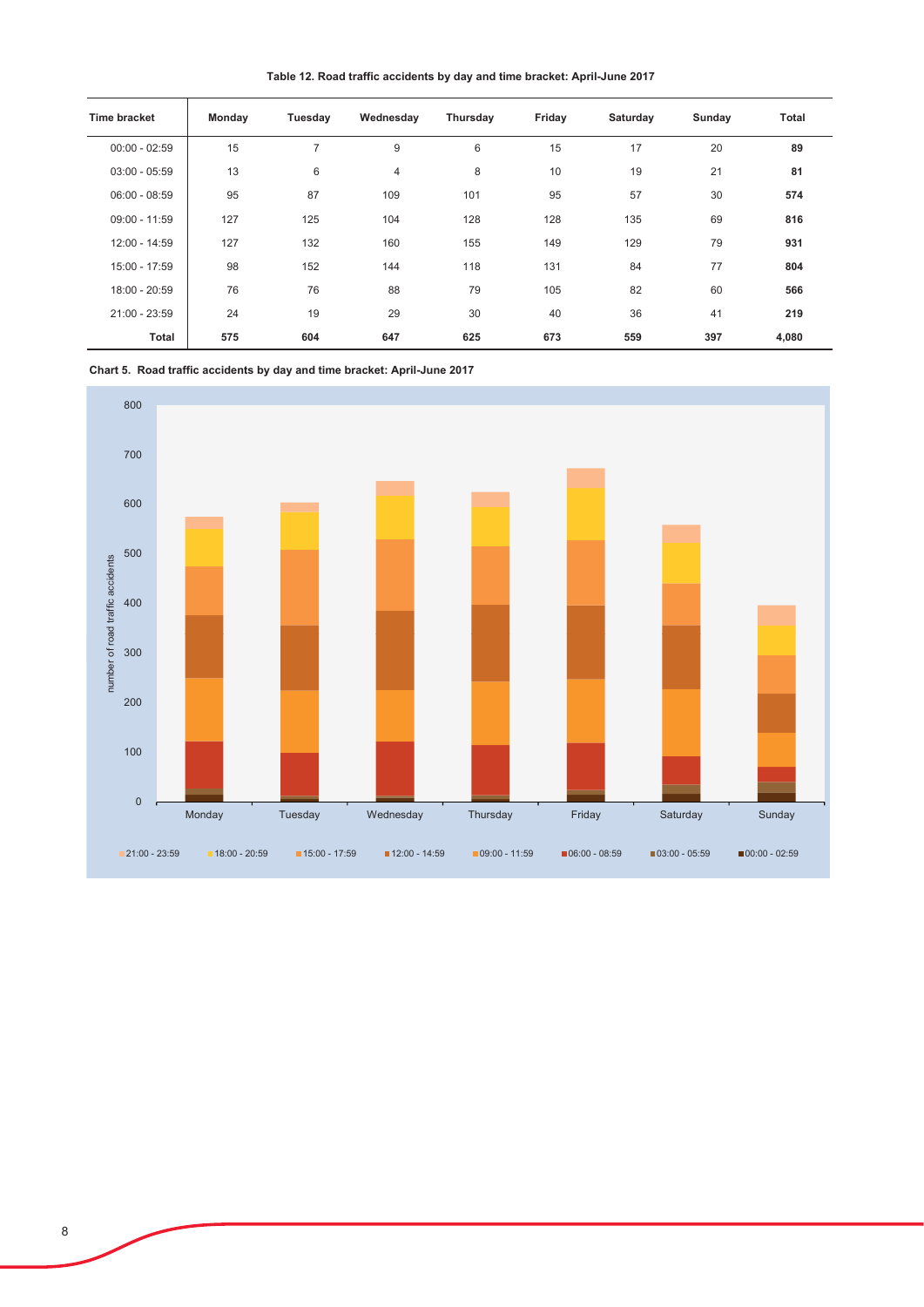Table 13. Road traffic accidents by locality ...

|                            |           | January-June | April-June |          |                          |  |
|----------------------------|-----------|--------------|------------|----------|--------------------------|--|
| Locality                   | 2016      | 2017         | 2016       | 2017     | Change                   |  |
| <b>Southern Harbour</b>    | 1,573     | 1,499        | 818        | 782      | $-36$                    |  |
| Cospicua                   | 56        | 56           | 30         | 24       | $-6$                     |  |
| Fgura                      | 124       | 123          | 56         | 62       | 6                        |  |
| Floriana                   | 114       | 97           | 61         | 46       | $-15$                    |  |
| <b>Hal Luga</b>            | 161       | 169          | 67         | 94       | 27                       |  |
| <b>Hal Tarxien</b>         | 130       | 128          | 58         | 75       | 17                       |  |
| <b>Ħaż-Żabbar</b>          | 165       | 177          | 88         | 92       | $\overline{4}$           |  |
| Kalkara                    | 19        | 23           | 11         | 11       | $\overline{\phantom{a}}$ |  |
| Marsa                      | 354       | 293          | 196        | 148      | $-48$                    |  |
| Paola                      | 252       | 251          | 135        | 130      | $-5$                     |  |
| Santa Lucija               | 23        | 12           | 13         | 5        | $-8$                     |  |
| Senglea                    | 9         | 10           | 3          | 5        | $\mathbf 2$              |  |
| Valletta                   | 121       | 115          | 69         | 69       | $\mathbf 0$              |  |
| Vittoriosa                 | 32        | 35           | 21         | 15       | $-6$                     |  |
| Xgħajra                    | 13        | 10           | 10         | 6        | $-4$                     |  |
| <b>Northern Harbour</b>    | 3,033     | 2,846        | 1,574      | 1,543    | $-31$                    |  |
| <b>Birkirkara</b>          | 645       | 600          | 340        | 306      | $-34$                    |  |
| Gżira                      | 212       | 210          | 114        | 111      | $-3$                     |  |
| <b>Hal Qormi</b>           | 406       | 367          | 216        | 222      | 6                        |  |
| Hamrun                     | 196       | 170          | 80         | 94       | 14                       |  |
| Msida                      | 308       | 293          | 163        | 150      | $-13$                    |  |
| Pembroke                   | 66        | 50           | 38         | 31       | $-7$                     |  |
| San Gwann                  | 259       | 257          | 125        | 141      | 16                       |  |
| Santa Venera               | 152       | 143          | 81         | 77       | $-4$                     |  |
| St Julian's                | 256       | 223          | 133        | 128      | $-5$                     |  |
| Swiegi                     | 113       | 116          | 58         | 60       | $\sqrt{2}$               |  |
| Ta' Xbiex                  | 52        | 63           | 25         | 30       | 5                        |  |
| Tal-Pietà                  | 95        | 81           | 52         | 40       | $-12$                    |  |
| Tas-Sliema                 | 273       | 273          | 149        | 153      | $\overline{4}$           |  |
| <b>South Eastern</b>       | 699       | 751          | 369        |          | 49                       |  |
|                            |           |              |            | 418      |                          |  |
| Birżebbuġa                 | 106<br>75 | 108<br>98    | 56<br>36   | 55<br>56 | $-1$<br>20               |  |
| Gudja<br><b>Hal Ghaxaq</b> | 56        | 39           | 33         | 21       | $-12$                    |  |
| <b>Hal Kirkop</b>          | 32        | 38           | 13         | 24       | 11                       |  |
| <b>Hal Safi</b>            | 21        | 25           | 10         | 11       | $\mathbf{1}$             |  |
| Marsaskala                 | 87        | 111          | 50         | 65       | 15                       |  |
| Marsaxlokk                 | 33        | 35           | 20         | 18       | $-2$                     |  |
| Mqabba                     | 31        | 32           | 21         | 21       |                          |  |
| Qrendi                     | 15        | 30           | 9          | 15       | 6                        |  |
| Żejtun                     | 168       | 164          | 83         | $90\,$   | $\overline{7}$           |  |
| Żurrieg                    | 75        | 71           | 38         | 42       | 4                        |  |
| Western                    | 923       | 937          | 496        | 479      | $-17$                    |  |
| Had-Dingli                 | 26        |              | 12         |          | $-2$                     |  |
| <b>Hal Balzan</b>          | 81        | 25<br>79     | 47         | 10<br>40 | $-7$                     |  |
| Hal Lija                   | 108       | 111          | 55         | 63       | 8                        |  |
| <b>H'Attard</b>            | 238       | 238          | 131        | 112      | $-19$                    |  |
| Haż-Żebbuġ                 | 157       | 174          | 93         | 100      | $\boldsymbol{7}$         |  |
| Iklin                      | 43        | 44           | 24         | 25       | $\mathbf{1}$             |  |
| Mdina                      | 19        | 18           | 4          | 9        | $\,$ 5 $\,$              |  |
| Mtarfa                     | 76        | $10$         | 11         | 5        | $-6$                     |  |
| Rabat                      | 126       | 160          | 78         | 69       | $-9$                     |  |
| Siģģiewi                   | 49        | 78           | 41         | 46       | $\sqrt{5}$               |  |
| Northern                   | 1,194     | 1,141        | 627        | 622      | $-5$                     |  |
| <b>Hal Gharghur</b>        | 57        | 44           | 27         | 21       | $-6$                     |  |
| Mellieħa                   | 171       | 174          | 96         | 98       | $\sqrt{2}$               |  |
| Mġarr                      | 62        | 47           | 28         | 27       | $-1$                     |  |
| Mosta                      | 314       | 316          | 167        | 157      | $-10$                    |  |
|                            |           |              |            | 156      | 38                       |  |
| Naxxar                     | 243       | 257          | 118        |          |                          |  |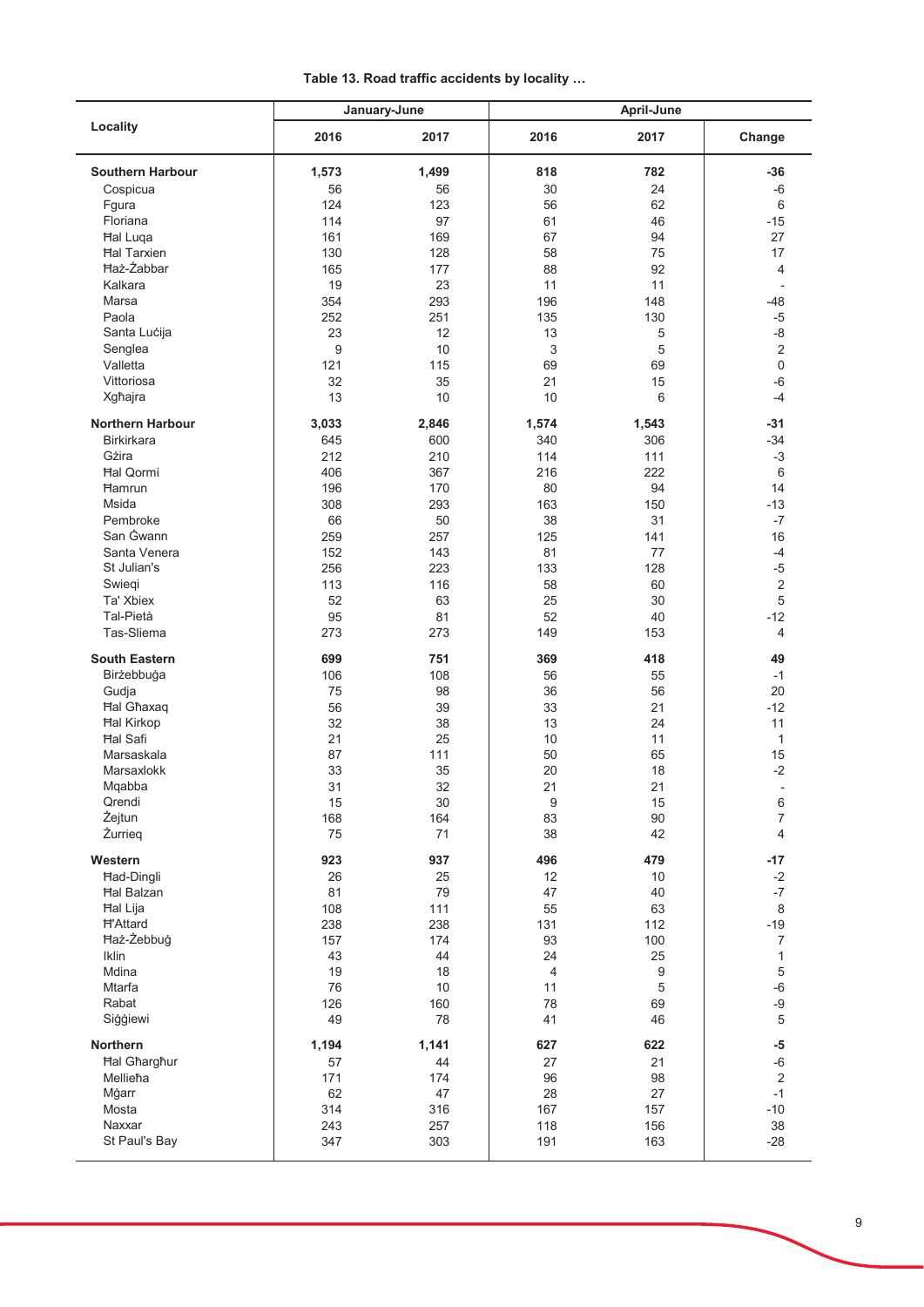|  |  |  |  |  | Table 13. Road traffic accidents by locality |  |  |
|--|--|--|--|--|----------------------------------------------|--|--|
|--|--|--|--|--|----------------------------------------------|--|--|

| Locality               |      | January-June | April-June     |      |        |  |
|------------------------|------|--------------|----------------|------|--------|--|
|                        | 2016 | 2017         | 2016           | 2017 | Change |  |
| <b>Gozo and Comino</b> | 370  | 425          | 192            | 236  | 44     |  |
| Fontana                | 10   |              |                | 5    | $-2$   |  |
| Għajnsielem            | 47   | 56           | 31             | 36   | 5      |  |
| Gharb                  | 8    | 26           | 3              | 13   | 10     |  |
| Għasri                 | 4    | 4            |                |      | -1     |  |
| Munxar                 | 6    | 11           | $\overline{2}$ | 5    | 3      |  |
| Nadur                  | 35   | 17           | 16             | 9    | -7     |  |
| Qala                   | 6    | 8            | 3              | 4    |        |  |
| San Lawrenz            |      |              |                | 3    | 2      |  |
| Ta' Kercem             | 10   |              | 2              |      | $-2$   |  |
| Ta' Sannat             |      | 18           | 4              | 14   | 10     |  |
| Victoria               | 118  | 130          | 67             | 72   | 5      |  |
| Xagħra                 | 42   | 38           | 14             | 22   | 8      |  |
| Xewkija                | 52   | 78           | 24             | 40   | 16     |  |
| Żebbuġ                 | 24   | 27           | 17             | 13   | -4     |  |